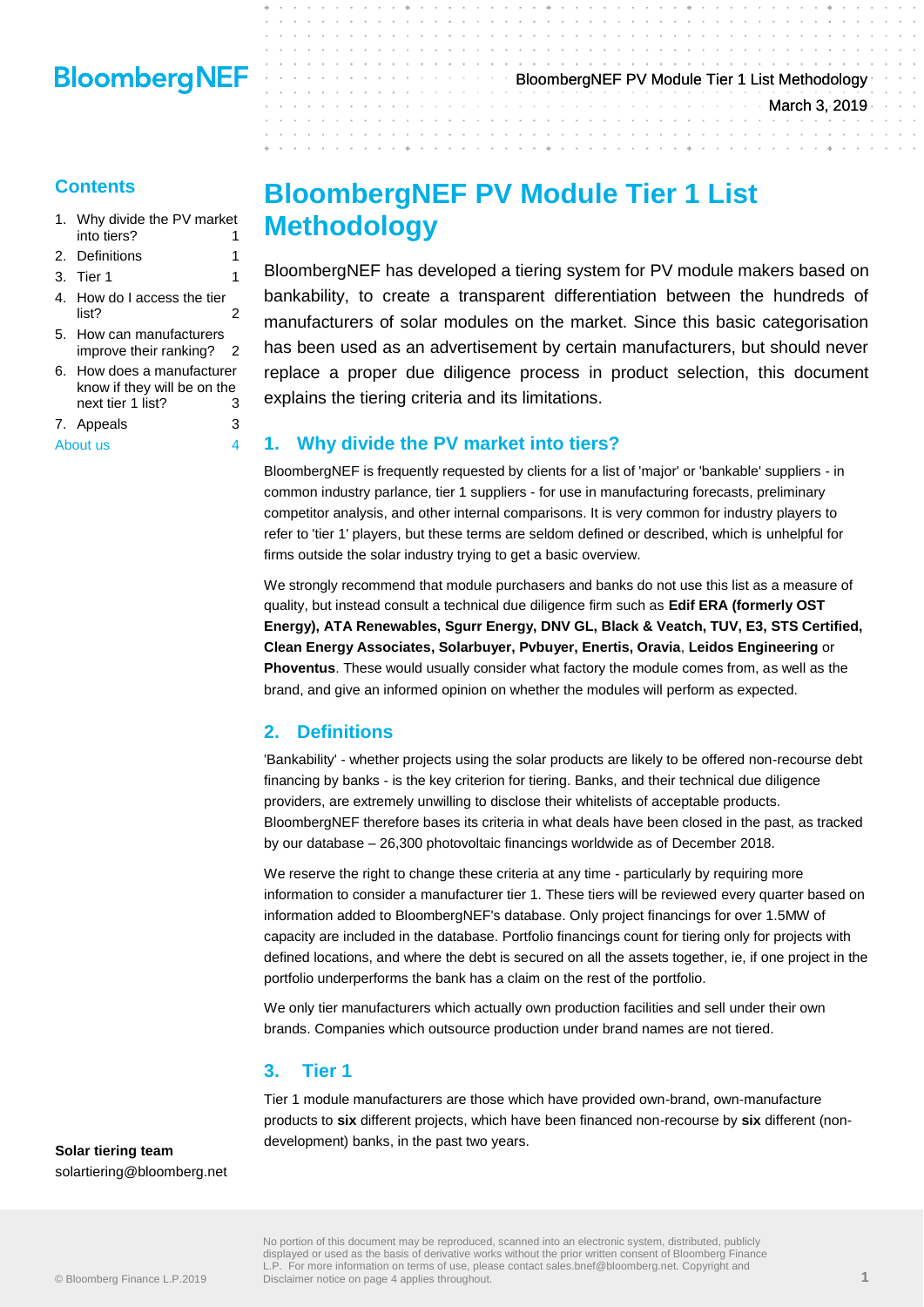This classification is purely a measure of industry acceptance, and there are many documented examples of quality issues or bankruptcy of tier 1 manufacturers.

These 1.5MW+ deals must be tracked by our database, ie the project location (sufficiently to identify the project uniquely), capacity, developer, bank and module maker must be in the public domain. One exception is manufacturers which have filed for bankruptcy or a form of insolvency protection, or experienced a major default on bond payments; these are removed from the tier 1 list until further notice.

BloombergNEF PV Module Tier 1 List Methodology

March 3, 2019

From February 2017, we will require additional evidence from a developer or bank that a deal in China, India or Turkey is non-recourse, in order to include it in our database. This is because nonrecourse financing is rare in these markets, and a bank may not require technical due diligence on modules if the financing is not secured on the project. Essentially, non-recourse financing is where the bank has agreed to take the risk of the modules failing, and will not be repaid from the balance sheet of the developer or equity holder. Lease financing may be considered nonrecourse. We reserve the right to reject deals because there is no public evidence that they exist.

This classification is purely a measure of industry acceptance, and there are many documented examples of quality issues or bankruptcy of tier 1 manufacturers.

### **3.1. Tier 2 and 3**

We do not publish a tier 2 or 3 list.

### <span id="page-1-0"></span>**4. How do I access the tier list?**

To get a quote for a Bloomberg subscription which includes the tier 1 list, please contact sales.bnef@bloomberg.net. There is no other way to legally obtain the tier 1 list. Pirate versions released on the internet may have been doctored.

A list of module makers in each tier is available to BloombergNEF's Solar Insight subscribers as part of the quarterly BloombergNEF PV Market Outlook. Note that a tier 1 categorisation is not a recommendation for the company or its products.

A company may be removed from the Tier 1 list at any time, so only the list for the most recent quarter is valid. Press releases, and claims from the company, do not constitute evidence that a firm meets BloombergNEF's tier 1 criteria.

### <span id="page-1-1"></span>**5. How can manufacturers improve their ranking?**

Since a tier 1 ranking is not a recommendation, we advise manufacturers against spending much energy pursuing it. On the other hand, one of the characteristics of a tier 1 manufacturer is transparency and good data availability.

A manufacturer can help us tier them accurately by sending us (at solartiering@bloomberg.net) data on the projects they have provided modules for, and the financing used to support these projects. This data must include enough information to identify the project - project size, location, developer name, bank which provided financing, type of financing, construction and financing dates. This information will be published by BloombergNEF in its subscription database.

We strongly prefer information in the form of a formal document with company branding, which can be cited as a source in the case of a data dispute.

Emails with data received before the first day of a calendar quarter (1 January, 1 April, 1 July, 1 October) will definitely be processed for the tier 1 list appearing in the PV Market Outlook about 40 days later. Data received in later emails may only appear in the database and be used for the tier 1 list for the following quarter.

Please do not send us confidential information for tiering purposes (unless requested, eg to clarify that a deal is actually nonrecourse – then we will keep it confidential!)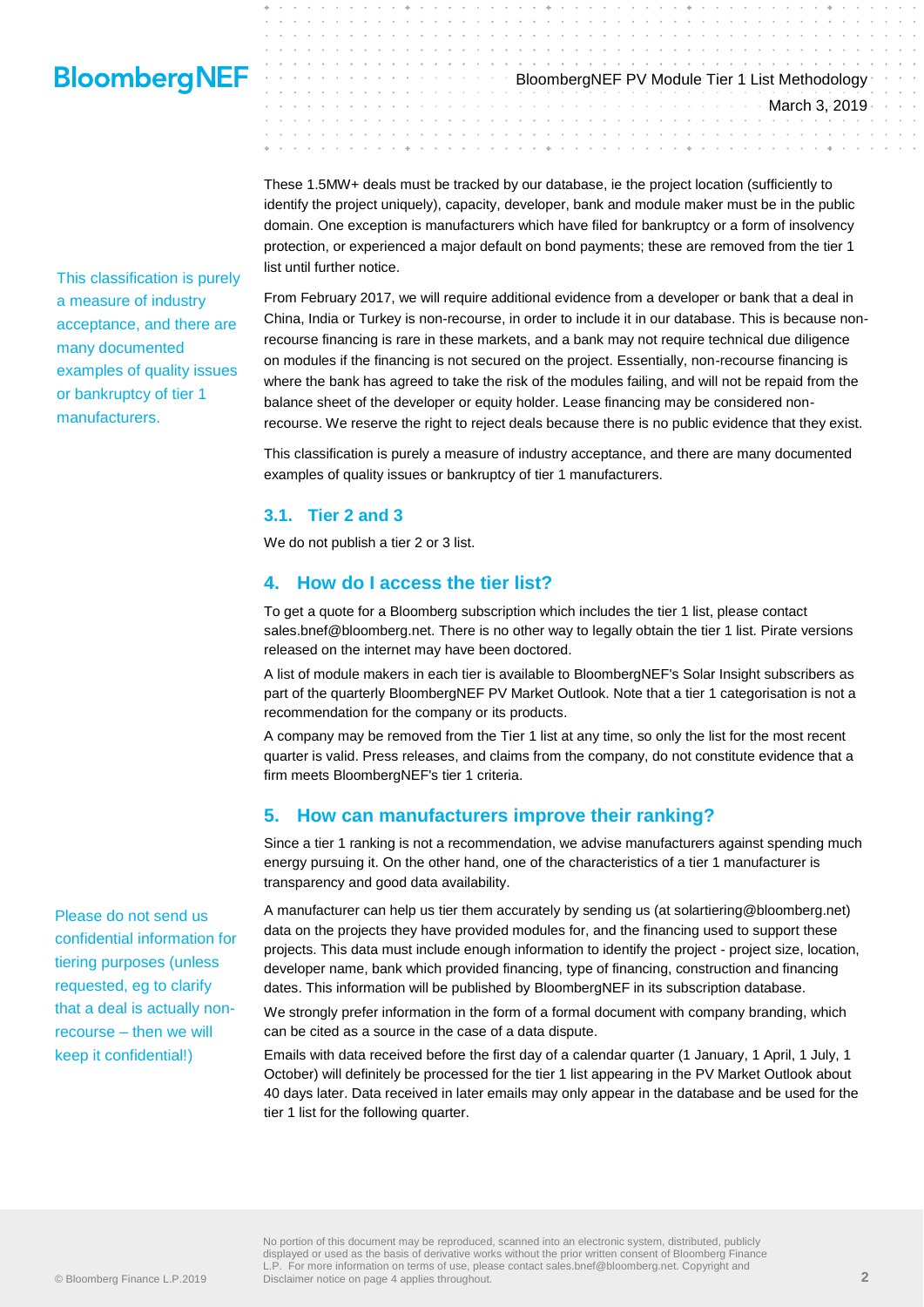# BloombergNEF PV Module Tier 1 List Methodology March 3, 2019

### <span id="page-2-0"></span>**6. How does a manufacturer know if they will be on the next tier 1 list?**

÷

÷

For legal compliance reasons, we cannot disclose any substantial information about upcoming research prior to publication. Consequently we cannot confirm whether a manufacturer will or will not be on the tier 1 list in the next quarter until the list is published.

BloombergNEF clients have access to the full database, so can look at the deals in the database and count the banks themselves. If you are a BloombergNEF client, please ask your client service representative for details of how to do this.

### <span id="page-2-1"></span>**7. Appeals**

The Bloomberg Solar Insight team's ruling on tiering for each quarter is final and will not be influenced by taking an Insight subscription, visiting our offices, buying us lunch, pleading, or sending us specification sheets, testimonials, or confidential information. The only thing that will influence the decision is on-the-record data about financed projects. Please read this text carefully before asking us questions already answered here, as we receive a high volume of queries and cannot enter into detailed correspondence. A Chinese and a Korean translation are available on request.